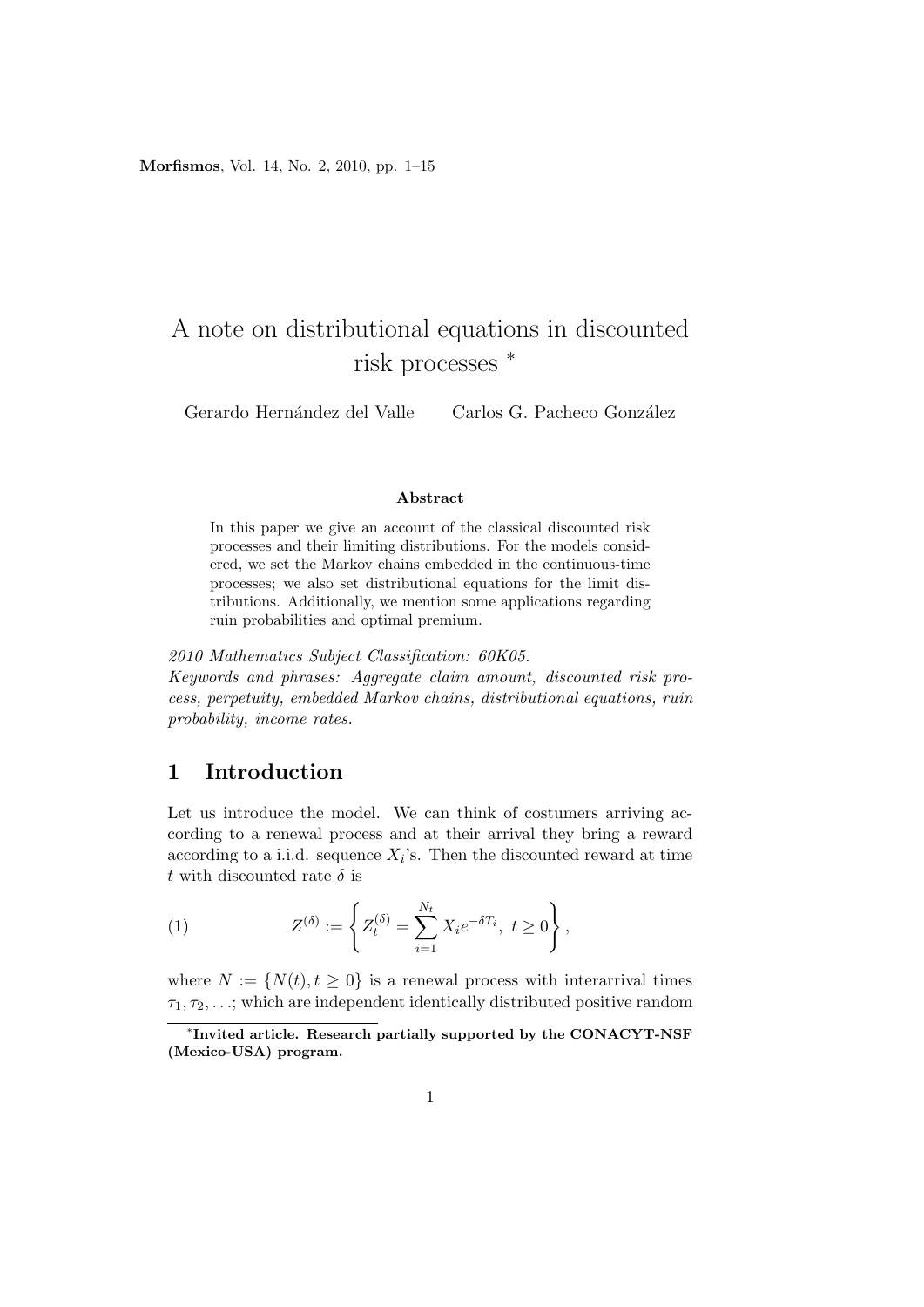variables (i.i.d. positive r.v.s.). The process *N* is defined through

(2) 
$$
N_t := \max \left\{ k : \sum_{i=1}^k \tau_i \leq t \right\}.
$$

Further,  $T_i := \sum_{j=1}^i \tau_j, i = 1, 2, \ldots$ , which represents the arrival times as mentioned before. Variables  $X_1, X_2, \ldots$  are i.i.d. positive r.v.s. and  $\delta$ is the continuous time interest rate. Throughout this paper we assume that the interarrival times and claim sizes are independent, and we denote by  $\tau$  and  $X$  the generic random variables, such that  $\tau \stackrel{d}{=} \tau_1$  and  $X \stackrel{d}{=} X_1$ . To avoid technical problems we assume that  $P(\tau = 0) < 1$ .

We use model (1) in the context of insurance; variable  $\tau$  represent a generic arrival and *X* a generic claim size, thus  $Z_t^{(\delta)}$  $t_t^{(0)}$  is the present value of the claims up to time *t*. One can see that process (1) is an extension of the well-known *renewal reward processes* (see for instance [2, 32]), and when  $\delta = 0$  it resembles a particular instance of the socalled *continuous–time random walk* (one may find a summary on this type of process in [29]). The renewal reward process is also called the *aggregate claim amount* in the insurance jargon (see [26]). Processes that resemble (1) have been studied with other names; for example, the *Markov shot noise processes* in [30, 27], and when the renewal process is Poisson it is called *filtered Poisson processes* in [16]. Process (1) have renewal properties, feature that classifies it in a more general family called *regenerative processes*, as labeled in [2]); or it is a particular instance of a *semi-Markov* process, see e.g. [21]. Specifically, process (1) has been studied previously in [5, 9, 17, 18, 31, 19].

Let  $Z^*$  be the limit of  $Z_t^{(\delta)}$  when  $t \to \infty$ , when it is well defined, intuitively one expects the following *distributional equation* to hold,

(3) 
$$
Z^* \stackrel{d}{=} e^{-\delta \tau} (Z^* + X).
$$

This equation is derived from a recursive random equation; regarding recursive equations the reader might find interesting the many ideas in  $[10]$ .

In section 2, we give the details to derive previous equation using the so-called *embedded Markov chains*; this technique has been well used in other papers, see e.g. [12]. Following this idea, in section 3, we do the same for the so-called discounted risk process. Then, we mentioned how one can find the moments recursively (see e.g. [18]). In section 4 it is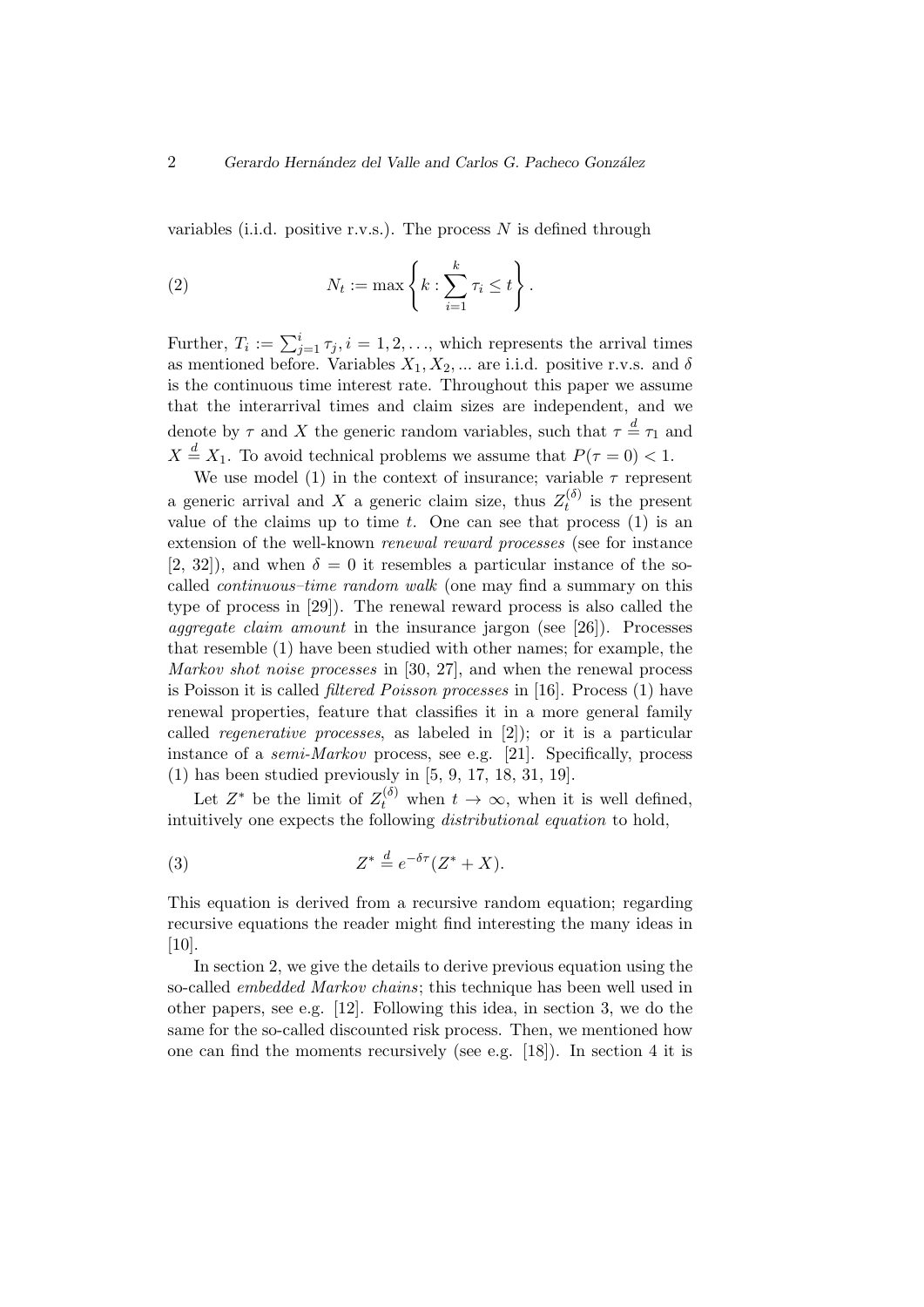used the tools developed to give straight forward applications, namely for studying the ruin probability and a perpetual cash flow. In addition, in subsection 4.3 we study a model where rate income and severity are sensitive to the price per contract, so that the insurer should choose an optimal premium.

## **2 An embedded Markov chain**

The term *embedded Markov chain* (EMC) refers to the concept of having a discrete-time process embedded within a continuous-time process. An important feature of model (1) is that it renews/regenerates at the very time of an arrival  $T_i$ ; this helps to identify Markov chains  $(MCs)$ embedded in the process. The EMC helps to study the limit behavior of process (1) by studying the corresponding stationary distributions. The type of MCs that arise here can be compared to the so-called *perpetuities* (see also [20]), and in turn they give rise to *distributional equations* (DEs), also called *stochastic* or *random equations* (some relevant references about DEs are [1, 14, 30]). An important application of the distributional equations is finding properties of stationary distributions, such as moments or even the distribution itself (see e.g. [12, 22]).

Notice first that, since the trajectories are increasing,  $\lim_{t\to\infty} Z_t^{(\delta)}$ *t* always exists by monotone convergence theorem, so that it convergences in distribution. Also,

**Proposition 2.1.** *If X has finite mean, then*  $Z_t^{(\delta)}$ *t converges in distribution as*  $t \to \infty$  *to a random variable*  $Z^*$  *with finite mean.* 

*Proof.* By Fatou´s Lemma,

(4) 
$$
E(Z^*) \leq \sum_{i=1}^{\infty} E(X_i) E(e^{-\delta T_i}).
$$

Finally, we know that  $E(e^{-\delta T_i}) = E^i(e^{-\delta \tau})$  and that  $E(e^{-\delta \tau}) < 1$ , then

(5) 
$$
E(Z^*) \leq E(X) \sum_{i=1}^{\infty} E^i(e^{-\delta \tau}) < \infty.
$$

Having  $E(X) < \infty$  will be necessary in next section, when asking for the positive safety loading condition.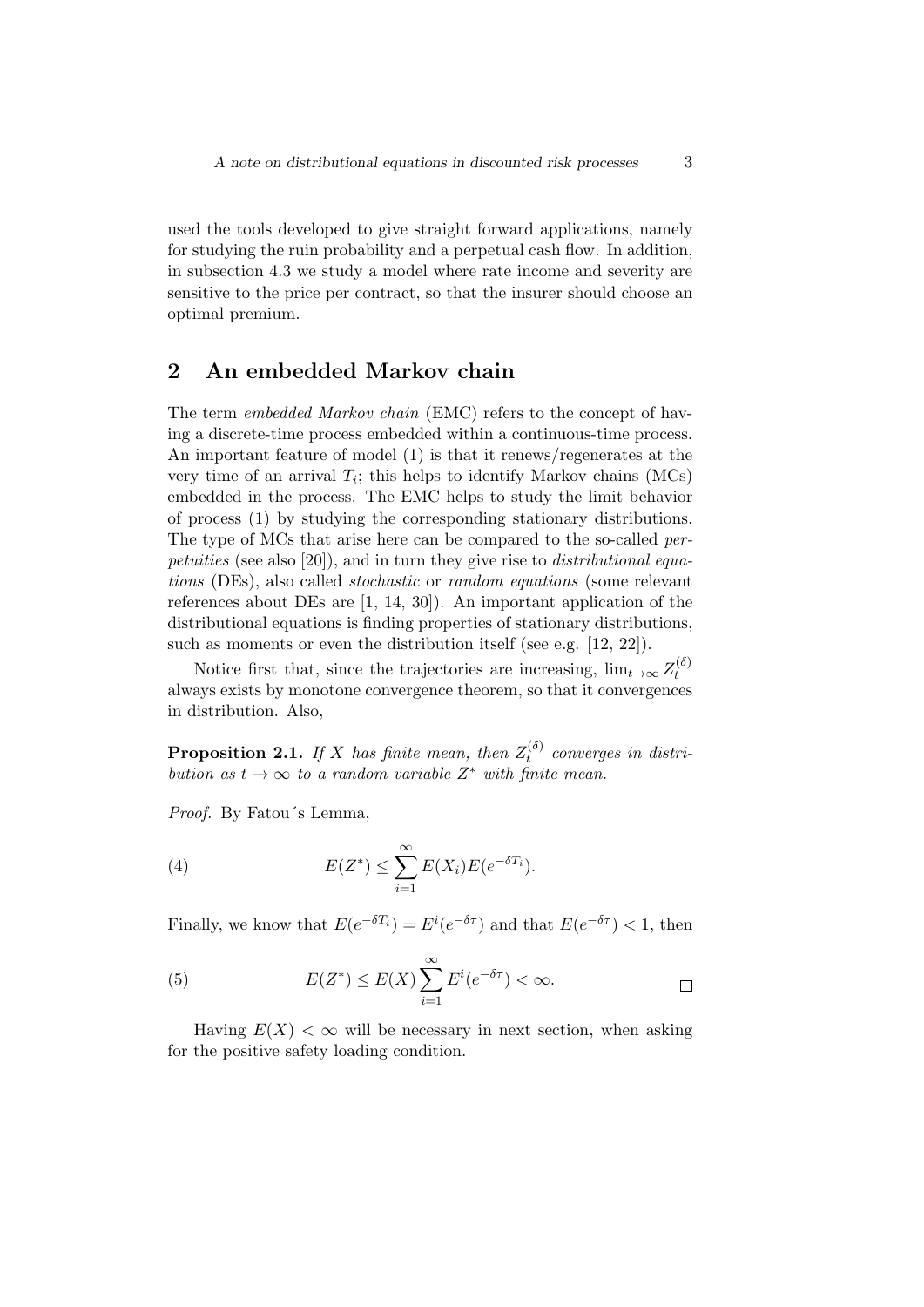**Proposition 2.2.** Let  $Y_n$  be the process  $Z^{(\delta)}$  evaluated at the time of *the n arrival, that is,*  $Y_n := Z_{T_n}^{(\delta)}$  $T_n^{(0)}$ . Then the following identity holds

(6) 
$$
Y_{n+1} \stackrel{d}{=} X_n e^{-\delta \tau_n} + e^{-\delta \tau_n} Y_n, \quad n = 0, 1, \dots,
$$

*with*  $Y_0 := 0$ *. Here*  $X_n$ ,  $\tau_n$  *and*  $Y_n$  *are independent for each n.* 

*Proof.* Using the definition of the process

$$
Z_{T_{n+1}}^{(\delta)} = \sum_{i=1}^{N_{T_{n+1}}} X_i e^{-\delta T_i} = \sum_{i=1}^{n+1} X_i e^{-\delta T_i}
$$

$$
\stackrel{d}{=} X e^{-\delta \tau} + \sum_{i=2}^{n+1} X_i e^{-\delta T_i} \stackrel{d}{=} X e^{-\delta \tau} + e^{-\delta \tau} \sum_{i=2}^{n+1} X_i e^{-\delta \sum_{k=2}^{i} \tau_k}
$$

$$
\stackrel{d}{=} X e^{-\delta \tau} + e^{-\delta \tau} Z_{T_n}^{(\delta)}.
$$

Hence, equation (6) can be set.

**Remark 2.3.** It is said that process  $Y := \{Y_0, Y_1, \ldots\}$  of previous result is an *embedded Markov chain* of process  $Z^{(\delta)}$ . There are results regarding ergodic properties of stochastic processes through embedded Markov chains (see for instance [6]). Since the paths of  $Z^{(\delta)}$  are piecewise constant between arrivals, we shall study the limit behavior of  $Z^{(\delta)}$  by studying the stationary distribution of *Y* .

**Remark 2.4.** Relation (6) is an identity of distributions which itself provides a method for approximating samples of *Z ∗* by running the MC. This is possible due to the fact that the stationary distribution of the MC is the limiting distribution of  $Z_t$  as  $t \to \infty$ . An extensive study on stochastic equations of this type can be found in Vervaat [30].

The following result is easy to see from previous results, however the same idea is used later in Theorem 3.1.

**Proposition 2.5.** *Let*

(7) 
$$
Z^* := \lim_{t \to \infty} Z_t^{(\delta)}.
$$

*Then we have the following distributional equation*

(8) 
$$
Z^* \stackrel{d}{=} X e^{-\delta \tau} + e^{-\delta \tau} Z^*.
$$

 $\Box$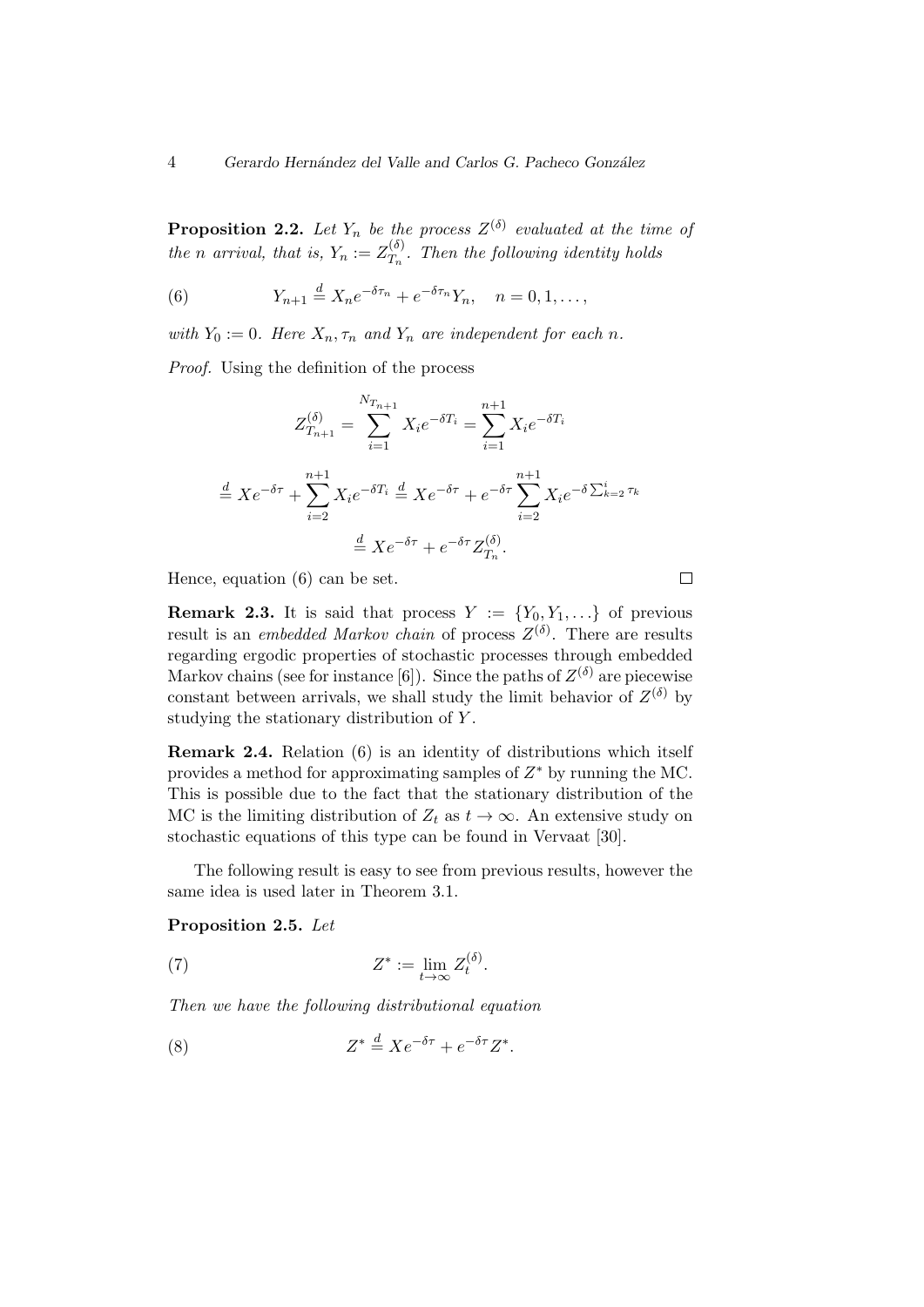*Proof.* Notice that  $(X_i, \tau_i, Y_i) \to (X, \tau, Z^*)$  as  $i \to \infty$ . Since  $f(x, t, y) :=$  $xe^{-\delta t} + e^{-\delta t}y$  is a continuous function, we can apply the continuous mapping theorem (see [4]) to obtain  $(8)$  from  $(6)$  $\Box$ 

**Remark 2.6.** Often, the following class of distributional equation arises in insurance applications (see for example [12, 14, 30]):

(9) 
$$
Z_{\infty} \stackrel{d}{=} AZ_{\infty} + B,
$$

where  $A, B$  and  $Z_{\infty}$  are random variables, and  $Z_{\infty}$  may or may not be independent of  $(A, B)$ . The question is to find the distribution of  $Z_{\infty}$ given the distribution of (*A, B*).

A typical application of the distributional equation (8) is using it for computing the moments of *Z ∗* .

**Corollary 2.7.** *Suppose that X has all its moments finite and that the Laplace transform of*  $\tau$  *exists. Then, the k-moment of*  $Z^*$  *satisfies the following recursive formula*

(10) 
$$
E((Z^*)^k) = \frac{E(e^{-k\delta\tau})}{1 - E(e^{-k\delta\tau})} \sum_{i=0}^{k-1} {k \choose i} E(X^{k-i}) E((Z^*)^i),
$$

*for k=1,2,. . . .*

*Proof.* This is done by a direct use of the Newton's binomial theorem to the distributional equation (9). First, expanding the binomial, taking expectations and then solving for the *k*-moment.  $\Box$ 

The procedure described in Corollary 2.7 for finding moments through distributional equations is quite common in the literature, see for example [20, p. 465] or [22, 30]. Notice that using the distributional equations one may also attempt to find the characteristic function or the moment generating function.

## **3 The present value distribution**

Using process (1), a popular model in insurance is the so-called *total surplus* (we also call it *discounted risk process*) given by

(11) 
$$
U_t = \eta + r(t) - Z_t^{(\delta)}, \ \ t \ge 0,
$$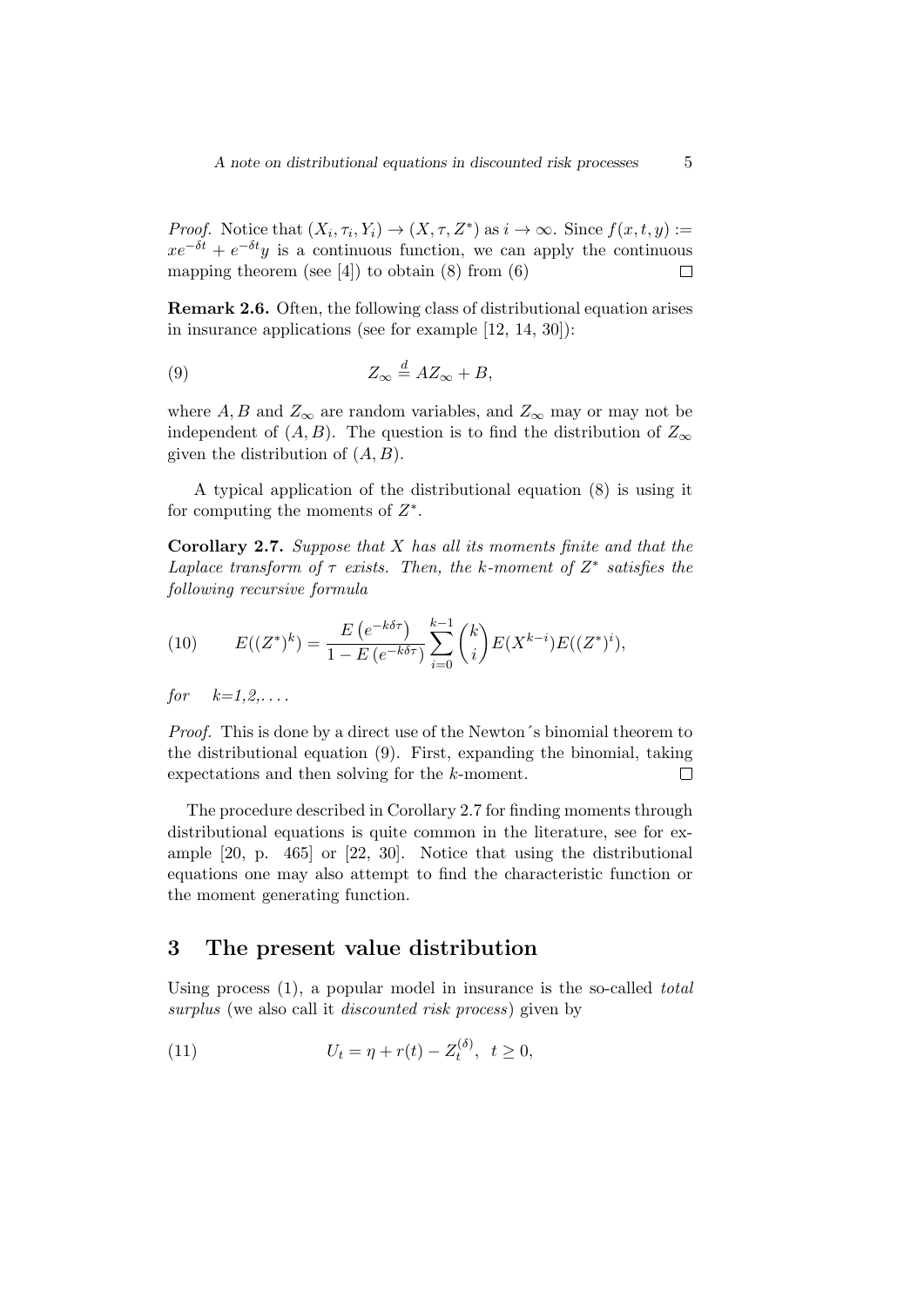where  $r(t) := \int_0^t \rho e^{-\delta s} ds$  is the present value of the incomes received by the company, which is determined with the premium rate  $\rho$ . Variable  $\eta$  is the initial capital of the company. In [31] model (11) is called the renewal risk process. Process  $U = \{U_t, t \geq 0\}$  in (11) represents the present value of the total surplus (earnings or losses) of the company up to time *t*.

It is known that *U<sup>t</sup>* admits the representation

$$
U_t := \eta + \int_0^t e^{-\delta s} dY_s,
$$

where  $Y_s := \rho + \sum_{i=1}^{N(s)} X_i$ , see e.g. [15]. At this point, it would be guarantied for the insurance company that  $\lim_{t\to\infty} U_t > 0$  almost surely; from previous equation we notice that this condition is achieved if the *positive safety loading* condition holds, that is if

$$
\frac{\rho - \lambda E(X)}{\lambda E(X)} > 0,
$$

with  $\lambda := 1/E(\tau)$  (see [13]). From now on we assume that our model satisfies this condition.

When  $t \to \infty$ ,  $U_t$  may converge to a random variable, which is interpreted as the total earnings or losses of the perpetuity, that is to say, the *total outcome of the business*; the interested reader can find a more extensive discussion of this in [24]. A natural question is to find the so-called *present value distribution*, which is defined as the distribution of

(12) 
$$
U^* := \lim_{t \to \infty} U_t.
$$

Finding the present value distribution has been done for a general class of models based on the Poisson process; important references are [11, 12, 14, 15]. Specially in [12] one finds a good account.

One can see that if  $Z_t^{(\delta)}$  $t_t^{(0)}$  converges in distribution as  $t \to \infty$ , so does  $U_t$ . To this end we have the following (see also [25]).

**Theorem 3.1.** *Let Z be the process specified in (1).* When  $\lim_{t\to\infty} Z_t^{(\delta)}$ *t exists in distribution, we have the following distributional equation*

(13) 
$$
U^* \stackrel{d}{=} \alpha - e^{-\delta \tau} (X + \alpha - U^*),
$$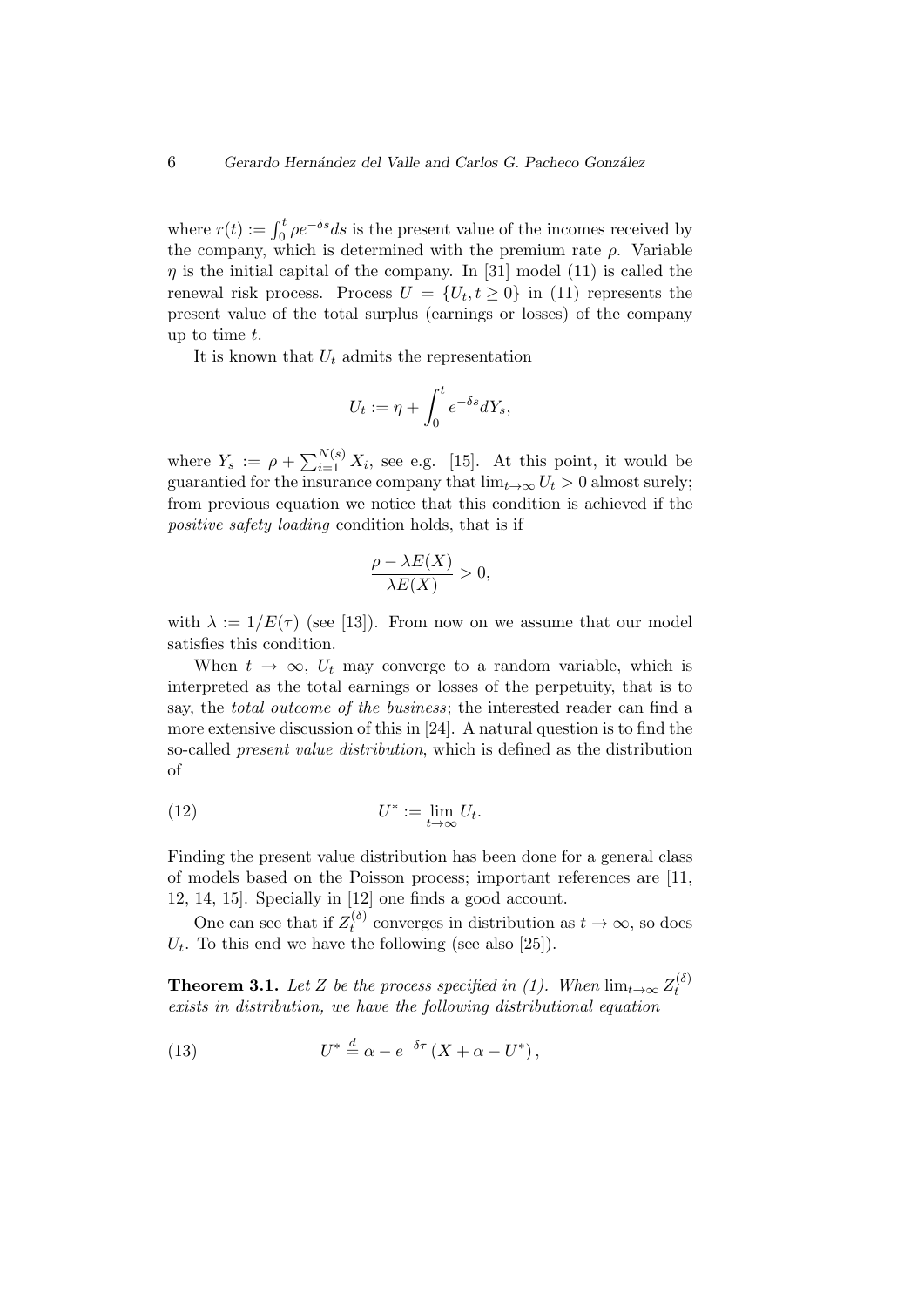*where*  $\alpha = \eta + \frac{\rho}{\delta}$ *δ . Moreover, the distribution of U ∗ coincides with the stationary distribution of the following MC*

(14) 
$$
W_{n+1} = \alpha - e^{-\delta \tau_{n+1}} (X_{n+1} + \alpha - W_n),
$$

*with*  $W_0 \in \mathbb{R}$ *.* 

*Proof.* First, we will exploit the renewal property to obtain an identity in distribution. Then, we appeal to the continuous mapping theorem to set equation (13), which itself gives rise to the MC (14).

By using the definition of  $T_n$ ,  $n = 1, 2, \ldots$ , we have

$$
U_{T_n} = \eta + \int_0^{T_n} \rho e^{-\delta s} ds - \sum_{i=0}^{N_{T_n}} X_i e^{-\delta T_i}
$$
  
\n
$$
= \eta + \int_0^{T_n} \rho e^{-\delta s} ds - \left( X_1 e^{-\delta \tau_1} + \sum_{i=2}^n X_i e^{-\delta T_i} \right)
$$
  
\n
$$
\stackrel{d}{=} \eta + \int_0^{T_n} \rho e^{-\delta s} ds - \left( X e^{-\delta \tau} + e^{-\delta \tau} \sum_{i=1}^{n-1} X_i e^{-\delta T_i} \right)
$$
  
\n
$$
= \eta + \int_0^{T_n} \rho e^{-\delta s} ds - \left( X e^{-\delta \tau} + e^{-\delta \tau} \left( \sum_{i=1}^{n-1} X_i e^{-\delta T_i} \pm \eta \pm \int_0^{T_{n-1}} \rho e^{-\delta s} ds \right) \right)
$$
  
\n
$$
= \eta + \int_0^{T_n} \rho e^{-\delta s} ds - \left( X e^{-\delta \tau} + e^{-\delta \tau} \left( -U_{T_{n-1}} + \eta + \int_0^{T_{n-1}} \rho e^{-\delta s} ds \right) \right).
$$

Thus, when taking limits we have distributional equation (13).  $\Box$ 

**Remark 3.2.** Notice that the moments of  $U^*$  may be computed using equation (13) as in Corollary 2.7, however this approach does not give a formula as friendly as recurrence (10). It is more convenient to use the fact that

(15) 
$$
U^* = \alpha - Z^*, \text{ with } \alpha = \eta + \frac{\rho}{\delta},
$$

which yields

(16) 
$$
E\left((U^*)^k\right) = (-\alpha)^k \sum_{i=0}^k {k \choose i} (-1)^i E\left((Z^*)^{k-i}\right), k = 1, 2, \dots
$$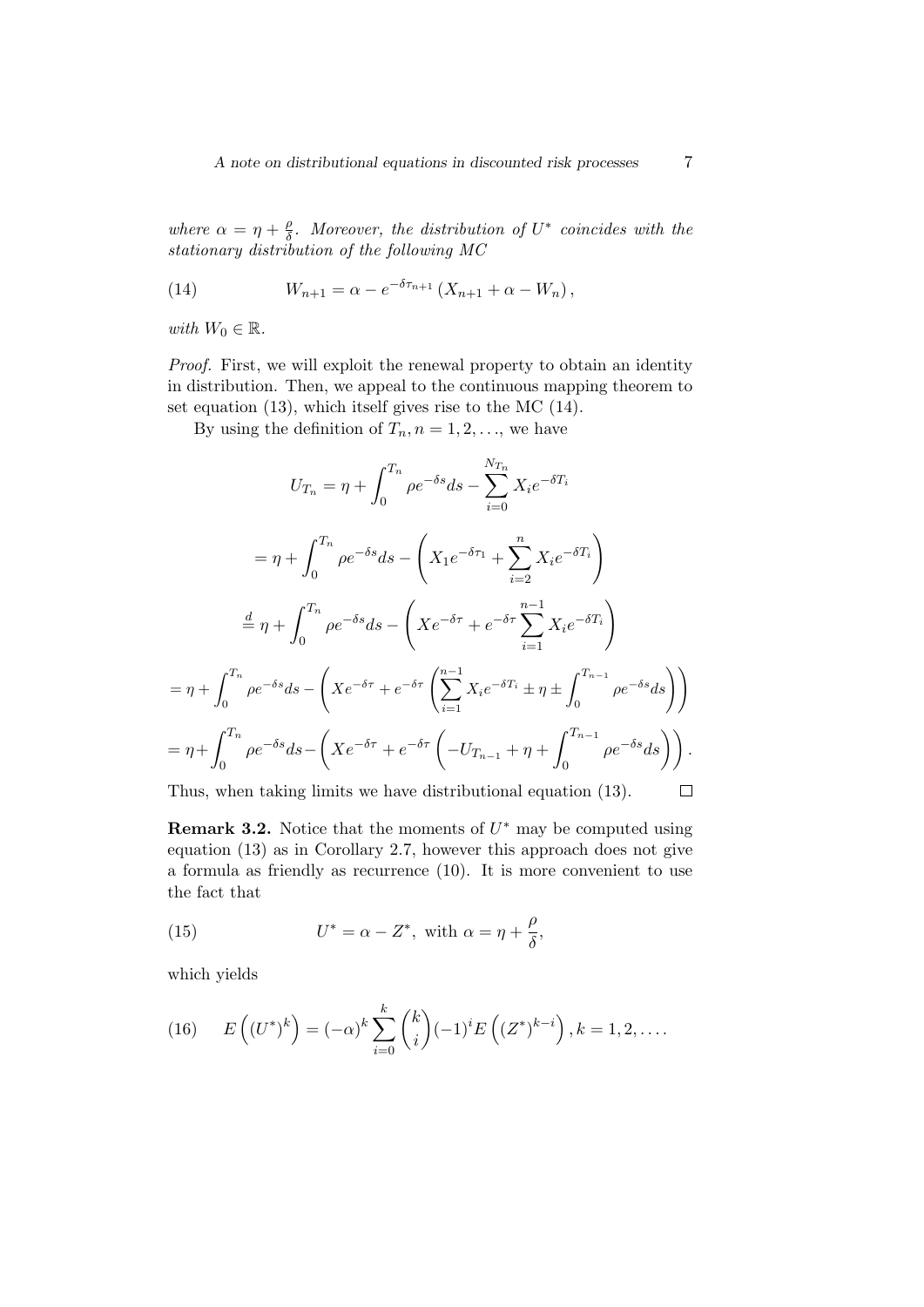

Figure 1: Histograms of *Z ∗* and *U ∗* .

Corollary 2.7 and Remark 3.2 find the moments of  $Z^*$  and  $U^*$ , respectively. An interesting point is to find the actual limit distribution, i.e. finding the solutions (8) and (13). Next, we use the Markov chains to perform numerical approximations.

**Example 3.3.** In figure 1 we show the approximations of *Z ∗* and *U ∗* for a model where the claim sizes and the interarrival times are exponential, both with parameters 1; and we have taken  $\delta = 0.1$ ,  $\eta = 5$  and  $\rho = 0.3$ . We have run  $10^6$  times the corresponding Markov chains (6) and (14), and obtained numerically the histograms with partition 200.

## **4 Applications**

Now we present some applications of the embedded Markov chains and the distributional equations. First, we find a bound for the ruin probability. Then, we discuss about the probability of ending negative in perpetual cash flow. Finally, we give an example to show that the income rate (i.e.  $\rho$ ) may not be set too high or too low.

#### **4.1 A bound for the ruin probability**

Calculating the ruin probability has generated a great deal of interest in risk theory for discounted and non-discounted sums. Since the celebrated works of Lundberg and Crámer, many articles and books have been published to address this problem; few references are [3, 13, 20, 26], and a concise summary can be found in [7].

Consider model (11). The *ruin probability* is defined as follows: Given the initial capital  $\eta$ , variable  $\chi_{\eta}$  is the first time when  $U_t$  goes below 0 (when the company goes bankrupt or ruined). It is expressed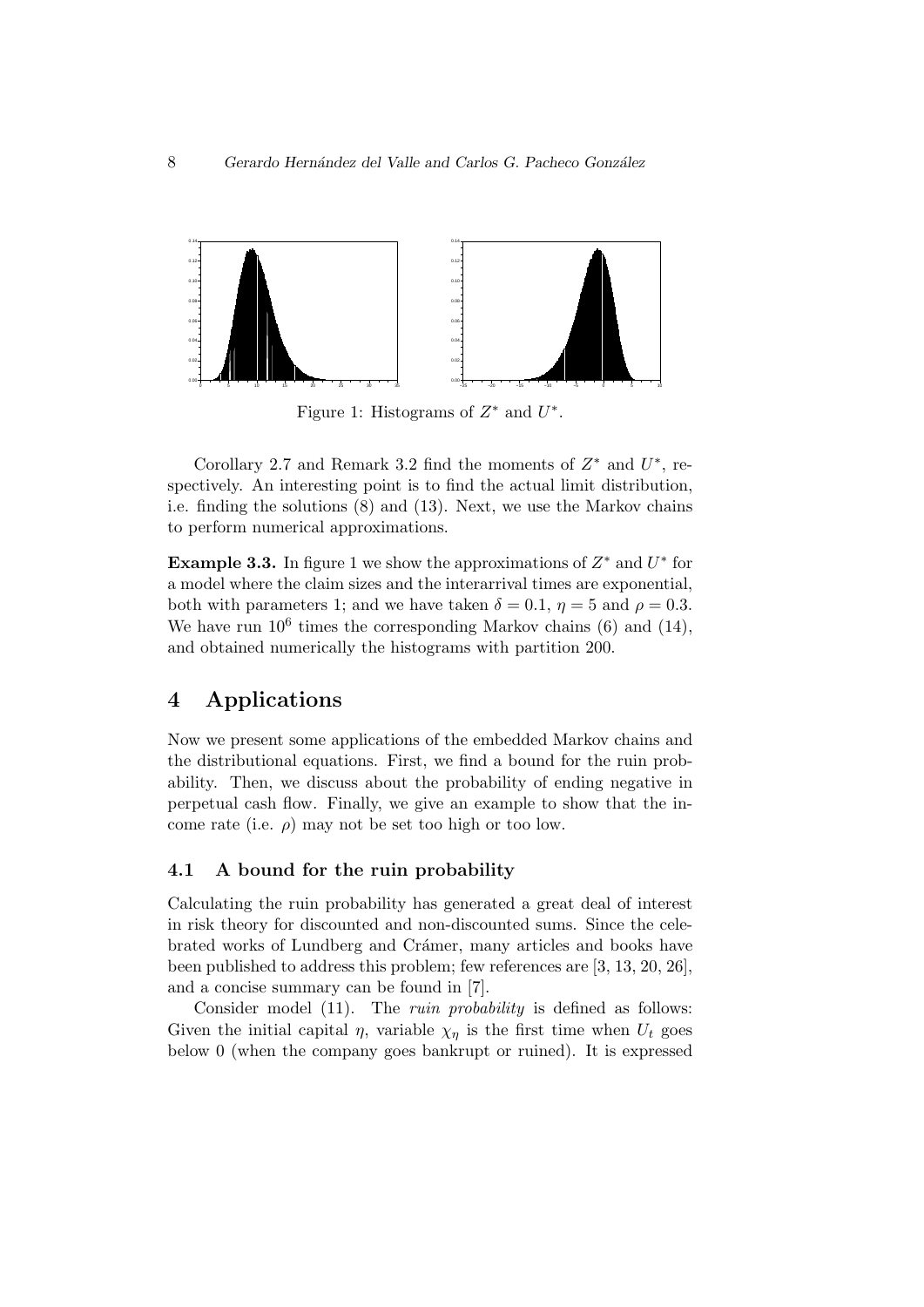as  $P(\chi_n < \infty)$  where

(17) 
$$
\chi_{\eta} = \inf \{ s : U_s < 0 \} .
$$

Ruin probability has been studied extensively with model (1) when the interarrival times are exponential r.v.s and  $\delta = 0$  (see e.g. [13]). Here we take  $\delta > 0$  but now we assume that  $\tau$  is exponentially distributed. Under these assumptions, Harrison [15] gives bounds for the ruin probability in terms of the present value distribution.

**Proposition 4.1.1.** *Using model (11) with τ being an exponential random variable, suppose that*  $Z^* \stackrel{d}{=} \lim_{t \to \infty} Z_t^{(\delta)}$ *t is well defined. Then the following upper bound for the ruin probability holds*

(18) 
$$
P(\chi_{\eta} < \infty) \leq \frac{P(Z^* > \eta + \rho/\delta)}{P(Z^* > \rho/\delta)}.
$$

*Proof.* By Corollary 2.4 in [15] we have that

(19) 
$$
P(\chi_{\eta} < \infty) \leq \frac{H(-\eta)}{H(0)},
$$

where *H* is the distribution function of  $-\eta + \lim_{t \to \infty} U_t$ . Recall that  $\lim_{t\to\infty} r(t) = \rho/\delta.$  $\Box$ 

Previous sections give grounds for finding numerically the bound for the ruin probability. This is easily achieved by approximating  $P(Z^*)$ *z*) using the embedded Markov chain of process  $Z^{(\delta)}$ , which is explained in Remark 2.4 and carried out in Example 3.3.

#### **4.2 The probability of long-run negative dividends**

We now turn to the study of the long time behavior of  $U_t$  as  $t \to \infty$ , which is the perpetual cash flow (such as in pension schemes); we may think of this as the "total/final outcome of the business". In this paper we study the probability of ending up loosing at the infinite horizon:

$$
(20) \t\t\t P(U^*<0).
$$

We call quantity (20) the *business-ruin probability*. The name is motivated from the fact that  $U^*$  may represent the total discounted dividends of a company, and if it is negative, it means that the business did not work.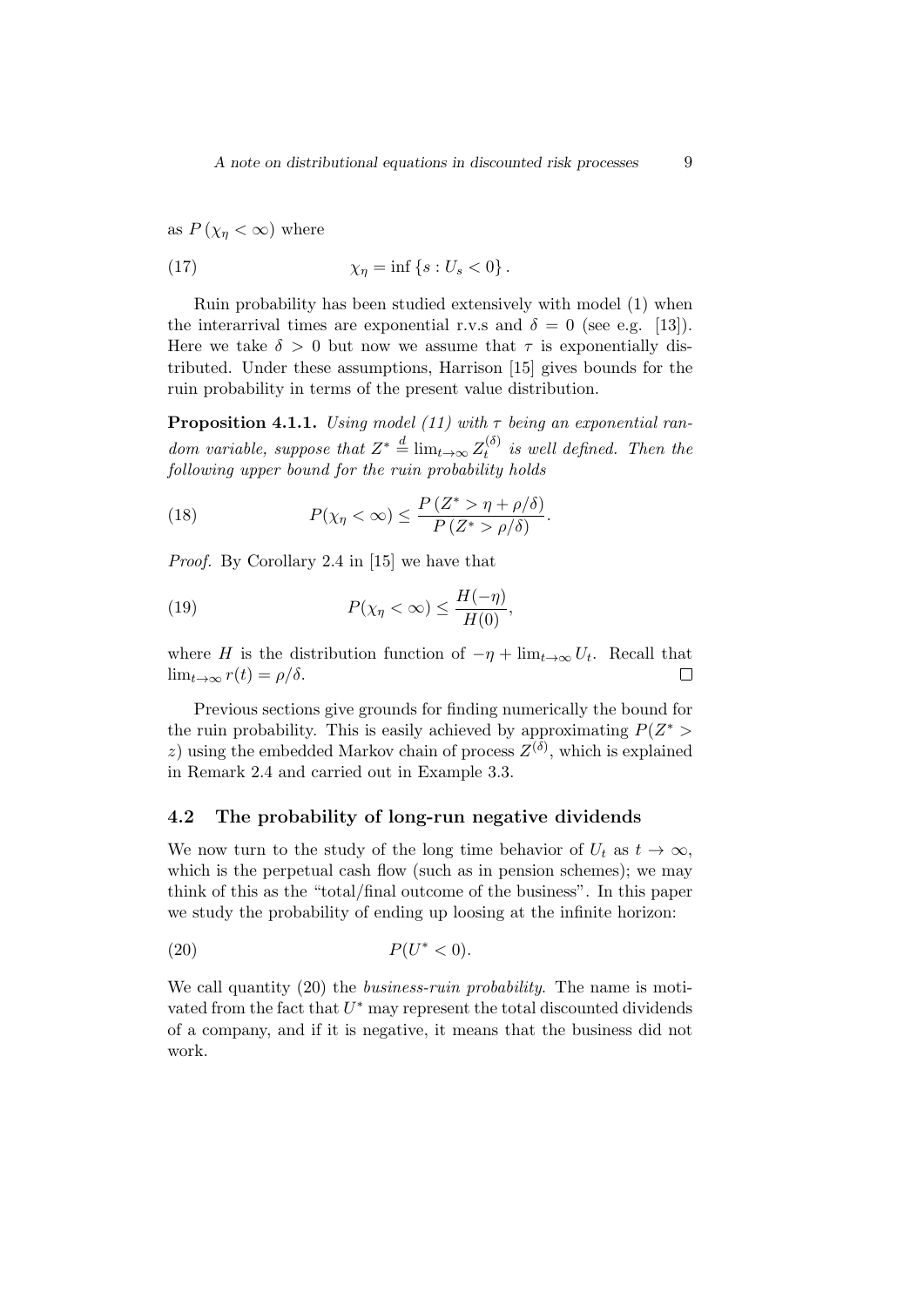#### 10 *Gerardo Hern´andez del Valle and Carlos G. Pacheco Gonz´alez*

Despite the aforementioned motivation, in the case of the insurance company, it is quite not realistic to take  $t \to \infty$ , because the insurer would not continue operating in case of bankruptcy (i.e. when  $U_t < 0$ ).

Compare to the classical concept of ruin probability, the businessruin probability is a less stringent version. This, due to the fact that process *U* can go below 0 but may end up positive as  $t \to \infty$ . Therefore, the event of going business-ruin implies that process *U* went negative at some point, thus

$$
(21) \t\t P(U^*<0) \le P(\chi_\eta<\infty),
$$

where  $\chi_n = \inf \{ s : U_s < 0 \}.$ 

A natural question is to find an income rate  $\rho$  that guaranties certain level of total earnings. Moreover, we may find  $\rho$  that helps to achieve low probability of ending up loosing or a high probability of ending up earning. Notice that  $U^*$  depends on the rate  $\rho$ , and we can write  $U^*(\rho)$ to emphasize this. The following definition gives criteria to choose an income rate.

**Definition 4.2.1.** For  $\epsilon \in (0,1)$ , whenever it exists we call the quantity  $\rho_{\epsilon}$  the  $\epsilon$ -percentile income rate if it is such that

(22) 
$$
P(U^*(\rho_\epsilon) \in A) = \epsilon,
$$

for some Borel set *A*. And we call  $\rho_{\beta}$ , with  $\beta > 0$ , the  $\beta$ -mean income rate if it is such that

(23) 
$$
E(U^*(\rho_\beta))=\beta.
$$

Generally, we would be interested in an income rate that allows us to either minimize the potential loss, maximize profit, or simply such that we reach a minimum level of profit. The previous definition takes into account these ideas, see next remark.

**Remark 4.2.2.** For the  $\epsilon$ -percentile income rate, one needs to be more specific. For instance, if we are interested on minimizing loss, a natural choice for *A* is  $(-\infty, \theta]$ , where  $\theta \geq 0$  is a minimum level of tolerance. Likewise, we can set  $A = [\theta, \infty)$  if we want to achieve certain level of profit. In any case, the calculation of  $\rho_{\epsilon}$  requires the knowledge of the distribution of *U ∗* (the present value distribution).

The calculation of  $\rho_\beta$  is direct from equation (13). Equating the expectation  $E(U^*)$  to  $\beta$ , and solving for  $\rho_\beta$  we have that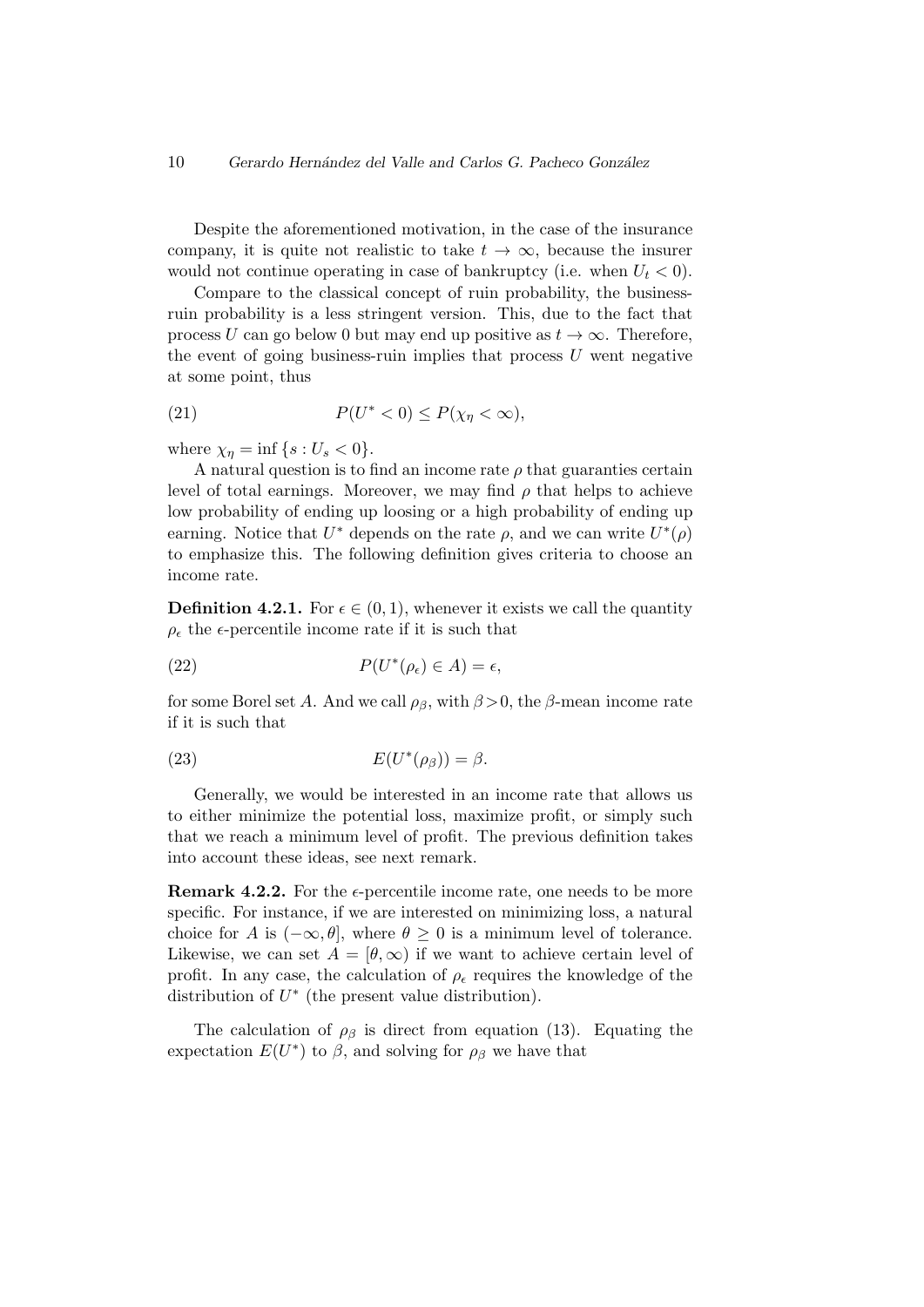**Proposition 4.2.3.** *The β-mean income rate is given by*

(24) 
$$
\rho_{\beta} = \delta^2 \frac{(\beta - \eta) (1 - E(e^{-\delta \tau})) + E(X) E(e^{-\delta \tau})}{1 - E(e^{-\delta \tau})}.
$$

**Example 4.2.4.** In Example 3.3, for  $\rho = 0.3$ , we have that  $P(U^* \leq$ 0)  $\approx$  0.71. Thus the  $\epsilon$ -percentile premium rate is  $\rho_{\epsilon} = 0.3$  with  $\epsilon \approx 0.71$ . This is an unfavorable scenario for the company, because with a high probability the business will end up loosing.

#### **4.3 A control problem for the insurance company**

The income rate  $\rho$  is a quantity that depends on the price per contract. That is, the rate of income is a factor that can be determined by how cheap or expensive the actual price of the contract is.

Let  $p$  be the price per contract. Price  $p$  may be so expensive that no one would be able to afford it (and thus no income would be obtained); or, the price could be so cheap that even though many would buy it, the income rate would not be enough to pay the potential losses. The value of  $p$  would affect the income rate  $\rho$  and the frequency of arrivals, defined by  $\tau$ . Thus, the company does not want to set a very expensive or very cheap price per contract, rather it needs to find an optimal price.

Consider the distributional equation (13). If we take expectation of both sides of (13), and solve for  $E(U^*)$  we obtain

(25) 
$$
E(U^*) = \frac{\eta + \frac{\rho}{\delta} - E(e^{-\delta \tau})(E(X) + \eta + \frac{\rho}{\delta})}{1 - E(e^{-\delta \tau})}.
$$

Here,  $\rho$  and  $E(e^{-\delta \tau})$  are functions of *p*. Then, an optimal price *p* can be found by maximizing (25).

Now, we give a model that is specified by *p*.

Suppose that  $\tau$  is an exponential r.v. with mean  $\frac{1}{\lambda(p)}$ , where

(26) 
$$
\lambda(p) = \frac{a}{p^b}
$$
, for  $a > 0$ ,  $b > 0$ .

Moreover, suppose that  $\rho(p)$  is given by

(27) 
$$
\rho(p) = p^c e^{-dp}, \text{ for } c > 0, d \ge 0.
$$

If *p* is small (cheap), more people would buy a contract, and thus more potential loses might arrive in the future. If  $p$  is large (expensive),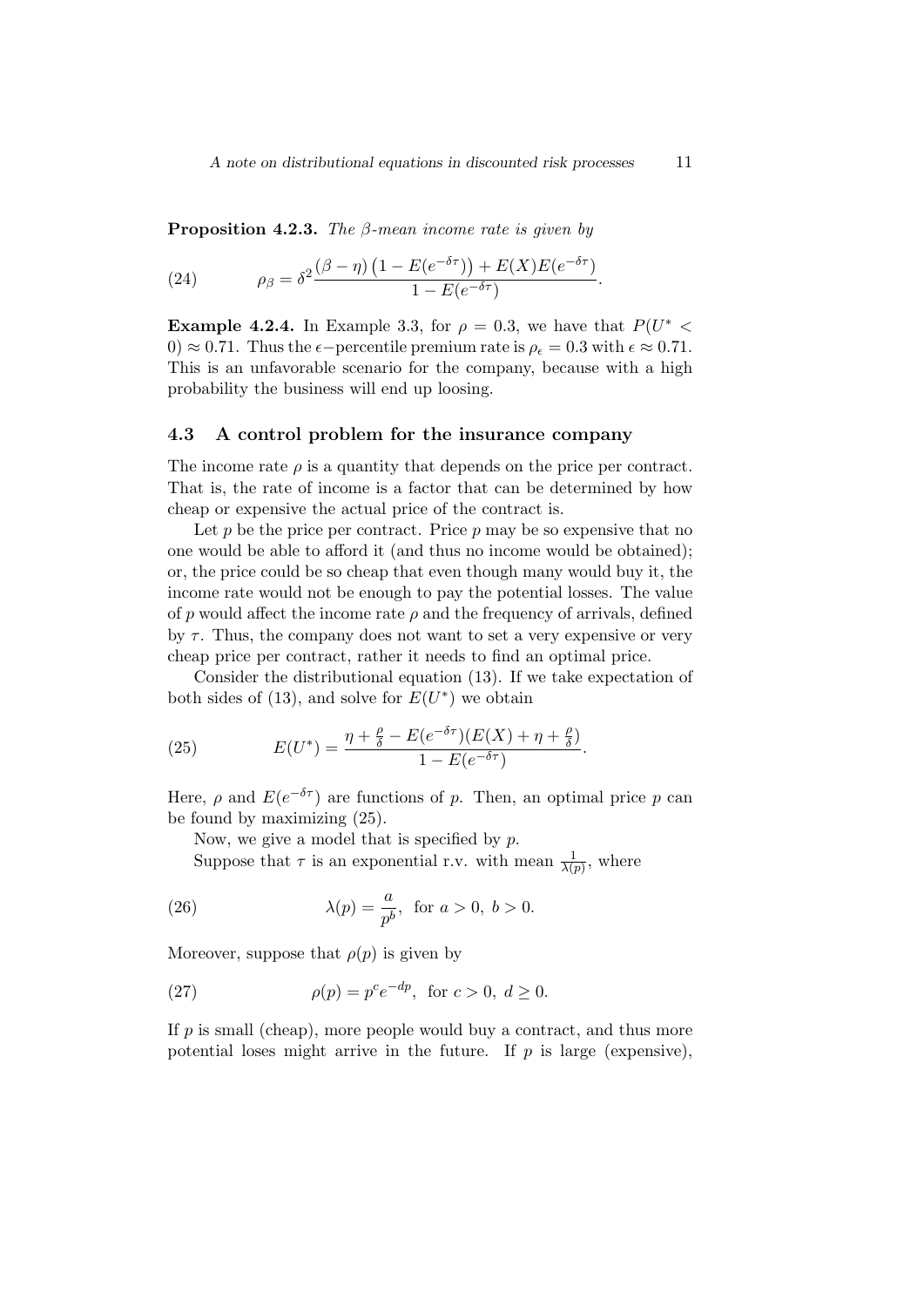

Figure 2:  $E(U^*)$  as function of *p* 

less people would buy the insurance, thus the company would have less losses. These phenomena are reflected in (26) and (27).

Now we have that

$$
E\left(e^{-\delta\tau}\right) = \frac{\lambda(p)}{\lambda(p) + \delta}.
$$

Furthermore, if  $X \sim \exp(\mu)$ , formula (25) becomes

(28) 
$$
E(U^*) = \left(\eta + \frac{\rho(p)}{\delta} - \frac{\lambda(p)}{\lambda(p) + \delta} \left(\mu + \eta + \frac{\rho(p)}{\delta}\right)\right) \frac{\lambda(p) + \delta}{\delta}.
$$

Using Example 3.3 and setting  $a = 0.05, b = 0.1, c = 0.5$  and  $d = 0.05$  to define functions (26) and (27), in Figure 4.3 we plot  $E(U^*)$  as function of p. We can see that  $E(U^*)$  attains a maximum: the optimal price per contract. Related to this application, see [28] for control problems in insurance.

#### **Acknowledgement**

We thank José Alfredo López Mimbela for telling us about the necessity of including the safety loading condition. We also thank the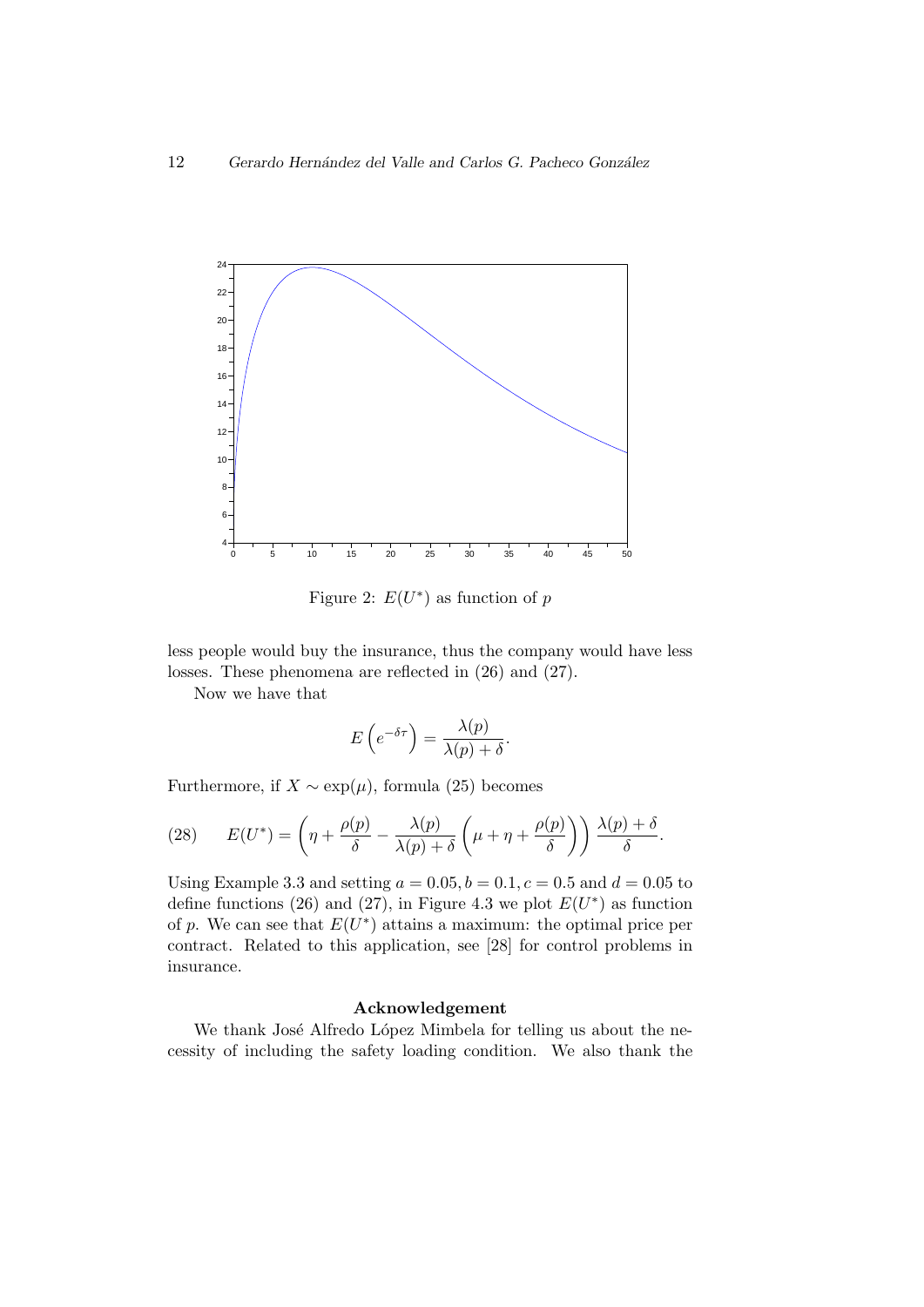anonymous referee for pointing out numerous corrections and suggestions.

Gerardo Hernández del Valle *Statistics Department*, Columbia University, 1255 Amsterdam Ave. Mail Code 4403, New York, N.Y., gerardo@stat.columbia.edu

Carlos G. Pacheco González *Departamento de Matem´aticas*, CINVESTAV-IPN, A. Postal 14-740 México D.F. 07000, MÉXICO, cpacheco@math.cinvestav.mx

### **References**

- [1] Aldous D.J.; Bandyopadhyay A., *A survey of max-type recursive distributional equations*, Annals of Applied Probability **15** No. 2 (2005), 1047–1110.
- [2] Asmussen S., Applied Probability and Queues, Springer, 2003.
- [3] Asmussen S., Ruin Probabilities, World Scientific, 2000.
- [4] Billinsley P., Convergence of Probability Measures, John Wiley & Sons, 1968.
- [5] Boogaert P.; Haezendonck J.; Delbaen F., *Limit theorems for the present value of the surplus of an insurance portfolio*, Insurance: Mathematics and Economics **7** (1988), 131–138.
- [6] Borovkov A. A., Ergodicity and Stability of Stochastic Processes, John Wiley & Sons, 1998.
- [7] Cai J., *Cram´er-Lundberg asymptotics*, Encyclopedia of Actuarial Science (2004), John Wiley & Sons.
- [8] Cai J., *Ruin probabilities and penalty functions with stochastic rates of interest*, Stochastic Processes and their Application **112** (2004), 53–78.
- [9] Delbaen F.; Haezendonck J., *Classical risk theory in an economic environment*, Insurance: Mathematics and Economics **6** (1987), 85–116.
- [10] Diaconis P.; Freedman D., *Iterated random functions*, SIAM Rev **41** (1999), 45–76.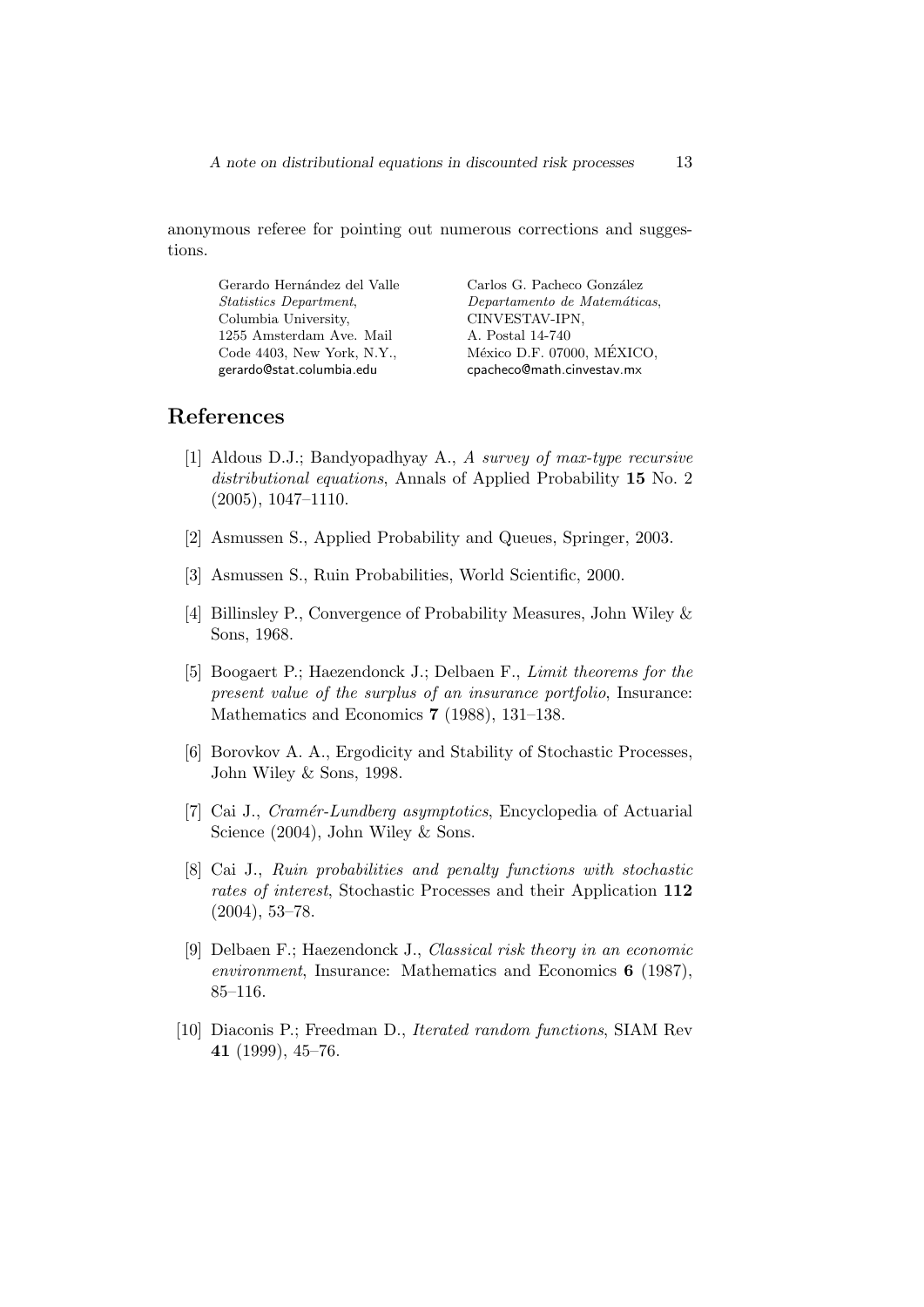- 14 *Gerardo Hern´andez del Valle and Carlos G. Pacheco Gonz´alez*
	- [11] Dufresne D., *The distribution of a perpetuity, with applications to risk theory and pension funding*, Scandinavian Actuarial Journal **9** (1990), 39–79.
	- [12] Gjessing H.K.; Paulsen J., *Present value distribution with applications to ruin theory and stochastic equations*, Stochastic Processes and their Applications **71** (1997), 123–144.
	- [13] Grandell J., Aspects of Risk Theory, Springer, 1991.
- [14] Goldie C.M., *Implicit renewal theory and tails of solutions of random equations*, Annals of Applied Probability **1** No. 1 (1991), 126–166.
- [15] Harrison J.M., *Ruin problems with compounding assets*, Stochastic Processes and their Applications **5** (1977), 67–79.
- [16] Lefebvre M., Applied Stochastic Processes, Springer, 2007.
- [17] Léveillé G.; Garrido J., *Moments of compound renewal sums with discounted claims*, Insurance: Mathematics and Economics **28** (2001), 217–231.
- [18] Léveillé G.; Garrido J., *Recursive moments of compound renewal sums with discounted claims*, Scandinavian Actuarial Journal **2** (2001), 98–110.
- [19] Léveillé G.; Garrido J.; Wang Y. F., *Moment generating function of compound renewal sums with discounted claims*, Scandinavian Actuarial Journal *1* (2009), 1–20.
- [20] Embrechts P.; Kl¨uppelberg C.; Mikosch T., Modelling Extremal Events for Insurance and Finance, Springer, 1997.
- [21] Korolyuk V.S.; Korolyuk V.V., Stochastic Models of Systems, Kluwer Academic Publishers, 1999.
- [22] Pacheco-González C. G.; Stoyanov J., *A class of Markov chains with Beta ergodic distributions*, The Mathematical Scientist **33** No. 2 (2008), 110–119.
- [23] Paulsen J., *Risk theory in a stochastic economic environment*, Stochastic Processes and their Applications **46** (1993), 327–361.